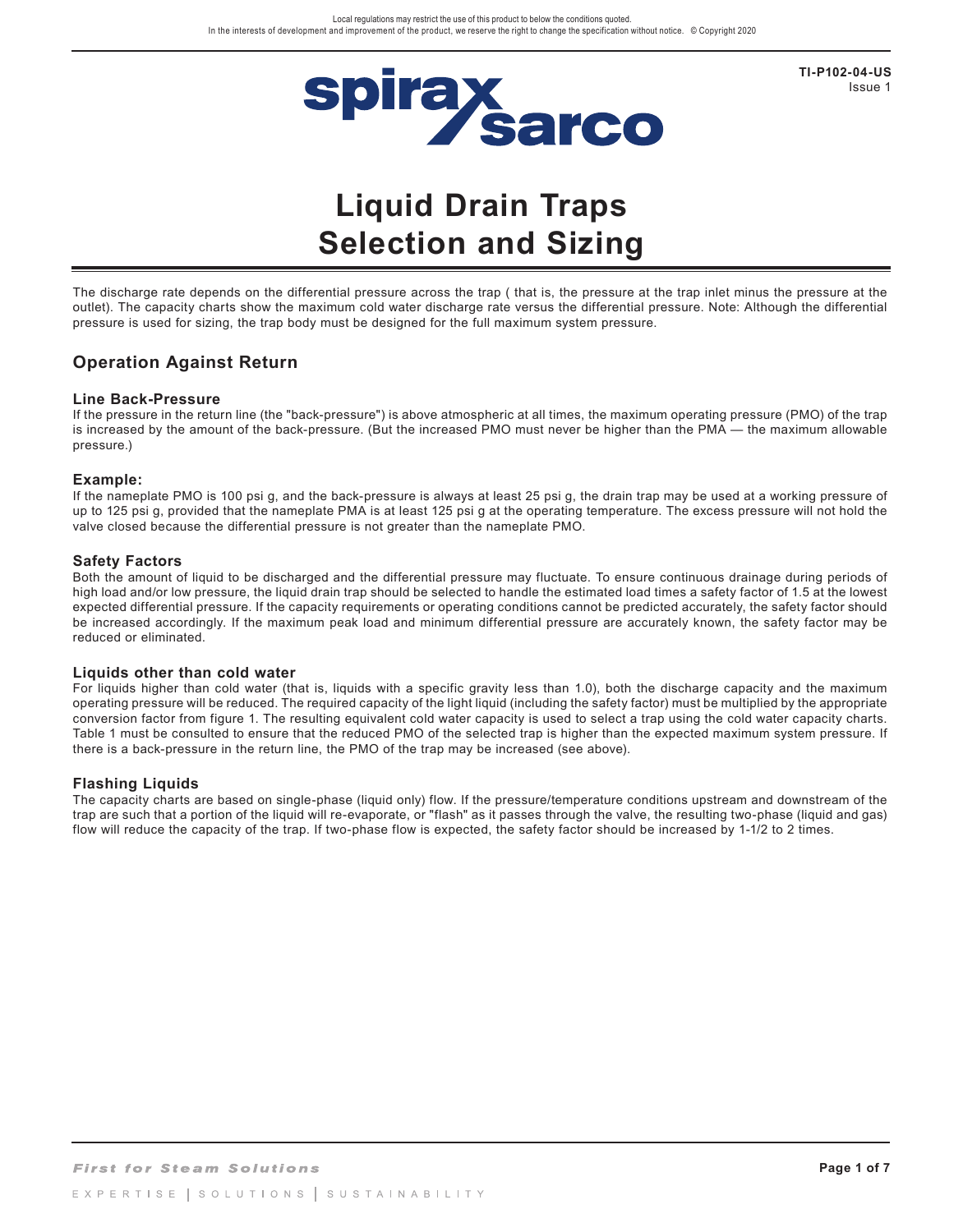|                                     |         |                                    | Maximum Operating Pressure, psi g (bar g) |            |          |          |                |          |          |          |                |                                                                                                 |                 |
|-------------------------------------|---------|------------------------------------|-------------------------------------------|------------|----------|----------|----------------|----------|----------|----------|----------------|-------------------------------------------------------------------------------------------------|-----------------|
| Model(s)*                           |         | Size(s)                            | 1.00<br>s.g.                              | .99 to .95 |          |          |                |          |          |          |                | .55 . 50 .59 .60 .60 .60 .64 .60 .69 .69 .79 to .75 .74 to .70 .69 .64 .69 .64 .69 .09 .64 .69. | .54 to .50      |
|                                     |         | $1/2$ ", $3/4$ ", 1"               | 35                                        | 31         | 28       | 24       | 21             | 17       | 14       | 10       | $\overline{7}$ | 3                                                                                               |                 |
| FA/FAI-30                           |         | $1\frac{1}{2}$ ", 2"               | 34                                        | 31         | 28       | 25       | 22             | 20       | 17       | 14       | 11             | 8                                                                                               | 6               |
|                                     |         | $1/2$ ", $3/4$ ", 1"               | 90                                        | 81         | 73       | 65       | 57             | 49       | 41       | 33       | 25             | 16                                                                                              | 8               |
| FA/FAI-75                           |         | $1\frac{1}{2}$                     | 88                                        | 81         | 73       | 66       | 58             | 51       | 43       | 36       | 28             | 21                                                                                              | 13              |
|                                     |         | 2"                                 | 75                                        | 60         | 54       | 49       | 44             | 38       | 33       | 28       | 23             | 17                                                                                              | 12              |
| <b>FA/FAI-150</b><br><b>FAI-200</b> |         | $1/2$ ", $3/4$ ", 1"               | 150                                       | 142        | 128      | 114      | 100            | 86       | 71       | 57       | 43             | 29                                                                                              | 15              |
|                                     |         | $1\frac{1}{2}$                     | 150                                       | 140        | 127      | 115      | 103            | 90       | 78       | 65       | 53             | 40                                                                                              | 28              |
|                                     |         | 2"                                 | 150                                       | 139        | 127      | 115      | 103            | 91       | 79       | 67       | 55             | 43                                                                                              | 31              |
|                                     |         | $1/2$ ", $3/4$ ", 1"               | 200                                       | 184        | 168      | 152      | 135            | 119      | 103      | 87       | 71             | 54                                                                                              | 38              |
| FA-200                              |         | 1"                                 | 200                                       | 200        | 200      | 190      | 164            | 139      | 113      | 88       | 62             | 37                                                                                              | 11              |
|                                     |         | $1\frac{1}{2}$ "                   | 200                                       | 200        | 200      | 191      | 168            | 145      | 122      | 99       | 76             | 53                                                                                              | 30              |
| <b>FAB-10</b>                       |         | 2"                                 | 10                                        | 9          | 8        | 7.5      | $\overline{7}$ | 6        | 5.5      | 5        | $\overline{4}$ | 3.5                                                                                             | 3               |
| <b>FAB150</b>                       |         | $1\frac{1}{2}$ "                   | 150                                       | 138        | 126      | 114      | 100            | 88       | 74       | 62       | 50             | 38                                                                                              | 26              |
| <b>FAB-75</b>                       |         | $2\frac{1}{2}$ "                   | 75                                        | 69         | 63       | 57       | 50             | 44       | 37       | 31       | 25             | 19                                                                                              | 13              |
| <b>FAB-175</b>                      |         | 2"                                 | 175                                       | 163        | 150      | 137      | 124            | 111      | 98       | 85       | 72             | 59                                                                                              | 46              |
| <b>CA-14</b>                        |         | $\frac{1}{2}$ ", $\frac{3}{4}$ "   | 200                                       | 198        | 195      | 173      | 152            | 130      | 110      | 87       | 65             | 45                                                                                              | 26              |
| <b>CAS14</b>                        |         | $\frac{1}{2}$ , $\frac{3}{4}$ , 1" | 250                                       | 200        | 200      | 200      | 200            | 160      | 130      | 97       | 72             |                                                                                                 |                 |
|                                     | $-4.5$  | $\frac{1}{2}$ ", $\frac{3}{4}$ "   | 65                                        | 65         | 65       | 65       | 65             | 55       | 50       | 38       | 26             | 16                                                                                              | $\overline{7}$  |
|                                     |         | 1"                                 | 65                                        | 65         | 65       | 65       | 65             | 57       | 50       | 39       | 29             | 20                                                                                              | 11              |
|                                     |         | $1\frac{1}{2}$ ", 2"               | 65                                        | 59         | 53       | 47       | 42             | 36       | 30       | 24       | 18             | 12                                                                                              | 6               |
|                                     |         | $\frac{1}{2}$ ", $\frac{3}{4}$ "   | 145                                       | 145        | 145      | 125      | 108            | 94       | 80       | 60       | 43             | 30                                                                                              | 19              |
|                                     | $-10**$ | 1"                                 | 145                                       | 145        | 145      | 125      | 107            | 93       | 80       | 65       | 50             | 35                                                                                              | 21              |
|                                     |         | $1\frac{1}{2}$ ", 2"               | 145                                       | 132        | 119      | 105      | 92             | 79       | 66       | 53       | 40             | 26                                                                                              | 13              |
|                                     |         | $\frac{1}{2}$ ", $\frac{3}{4}$ "   | 203                                       | 198        | 195      | 173      | 152            | 130      | 110      | 87       | 65             | 45                                                                                              | 26              |
| FA450<br><b>CA46S</b>               | $-14$   | 1"                                 | 203                                       | 203        | 203      | 180      | 160            | 135      | 113      | 92       | 72             | 50                                                                                              | 29              |
|                                     |         | $1\frac{1}{2}$ ", 2"               | 203                                       | 203        | 203      | 203      | 203            | 203      | 203      | 165      | 99             | 54                                                                                              | 27              |
|                                     |         | $1/2$ ", $3/4$ "                   | 304                                       | 304        | 304      | 280      | 261            | 225      | 165      | 155      | 116            | 75                                                                                              | 36              |
|                                     | $-21$   | 1"                                 | 304                                       | 290        | 275      | 245      | 217            | 187      | 159      | 130      | 100            | 66                                                                                              | 36              |
|                                     |         | $1\frac{1}{2}$ ", 2"               | 304                                       | 304        | 304      | 304      | 295            | 253      | 211      | 165      | 99             | 54                                                                                              | 27              |
|                                     | $-32$   | $\frac{3}{4}$ "                    | 465                                       | 464        | 464      | 440      | 420            | 350      | 300      | 240      | 185            | 125                                                                                             | 65              |
|                                     |         | 1"                                 | 465                                       | 450        | 435      | 385      | 340            | 290      | 246      | 195      | 145            | 100                                                                                             | 55              |
|                                     |         | $1\frac{1}{2}$ ", 2"               | 465                                       | 422        | 380      | 337      | 295            | 253      | 211      | 165      | 99             | 54                                                                                              | 27              |
| FA450                               |         | 3" (DN80),<br>4" (DN100)           | 450<br>(31)                               | 450 (31)   | 450 (31) | 450 (31) | 450 (31)       | 450 (31) | 390 (27) | 275 (19) | 158 (11)       | 40(2.8)                                                                                         | $\qquad \qquad$ |
| FA-150                              |         | $\frac{1}{4}$ "                    | 150                                       | 135        | 119      | 104      | 89             | 73       | 58       | 43       | 25             | 12                                                                                              |                 |
| F-150V                              |         | $\frac{1}{2}$                      | 150                                       | 150        | 150      | 150      | 138            | 119      | 100      | 80       | 61             | 42                                                                                              | 23              |
| F-300V                              |         | $\frac{1}{2}$                      | 300                                       | 300        | 300      | 300      | 282            | 243      | 203      | 164      | 125            | 86                                                                                              | 46              |

### **Table 1: Maximum Operating Pressure with Light Liquids**

\*Some models are not available in all of the listed sizes. For liquids with a specific gravity less than 0.5, please consult factory. \*\* FA450 Only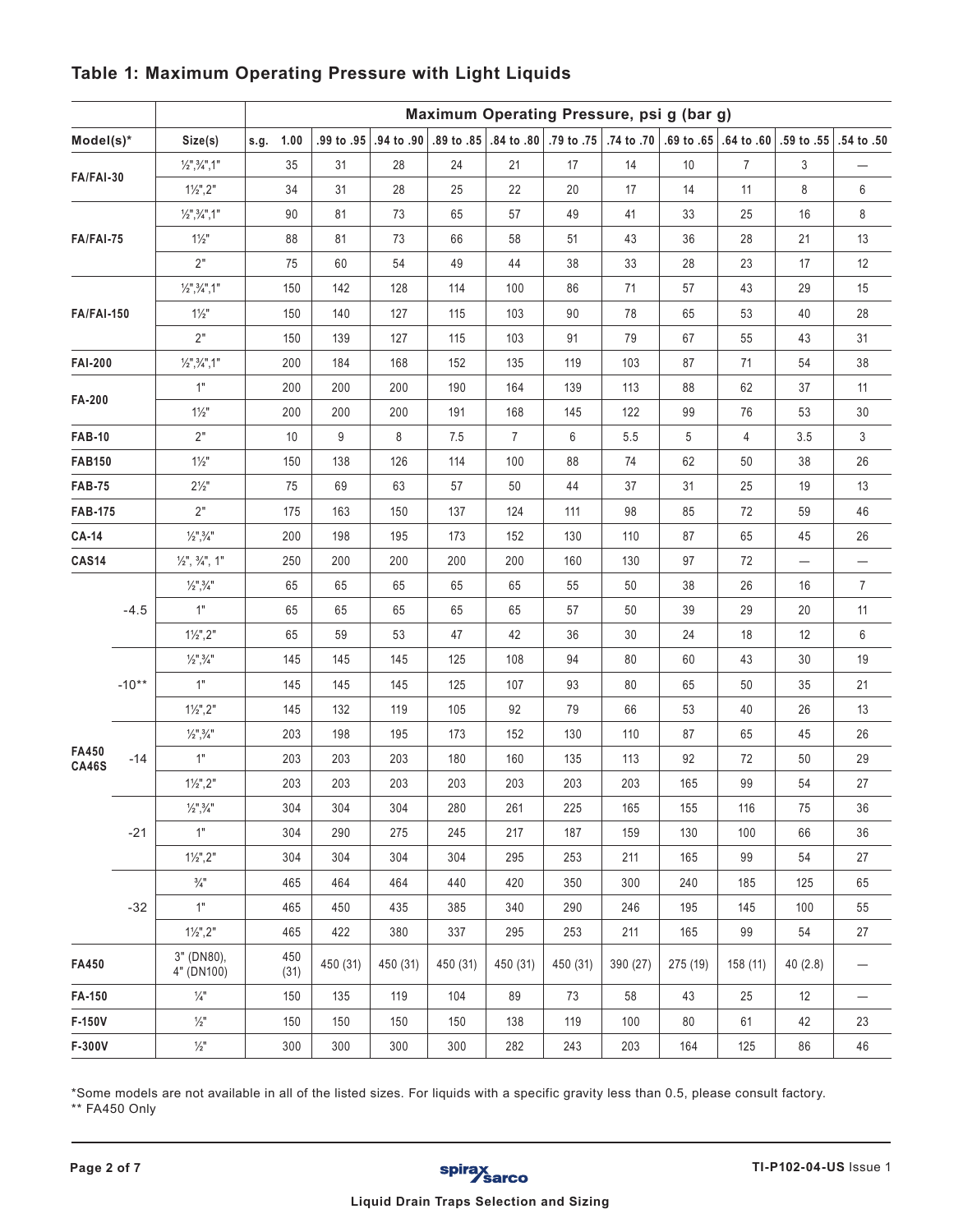**Figure 1: Capacity Conversion Factors**



**½" to 2" FA/FAI Capacities** 



| <b>Trap</b>                                             | Orifice |
|---------------------------------------------------------|---------|
| $\frac{1}{2}$ , $\frac{3}{4}$ , 1"<br><b>FA/FA 130</b>  | .218"   |
| 11/ <sub>2</sub> " FA30                                 | .390"   |
| 2" FA30                                                 | .500"   |
| $\frac{1}{2}$ , $\frac{3}{4}$ , 1"<br><b>FA/FA 175</b>  | .166"   |
| 11/ <sub>2</sub> " FA 75                                | .312"   |
| 2" FA 75                                                | .421"   |
| $\frac{1}{2}$ , $\frac{3}{4}$ , 1"<br><b>FA/FAI 150</b> | .125"   |
| 11/ <sub>2</sub> " FA 150                               | 246"    |
| 2" FA 150                                               | .332"   |
| $\frac{1}{2}$ ", $\frac{3}{4}$ " 1"<br><b>FAI 200</b>   | .100"   |
| 1" FA 200                                               | .128"   |
| 1%" FA 200                                              | .203"   |
| 1%" FAI 30                                              | .500"   |
| 1%" FAI 200                                             | .332"   |
|                                                         |         |

Cold water capacity for singlephase flow of liquids with a specific gravity of 1.0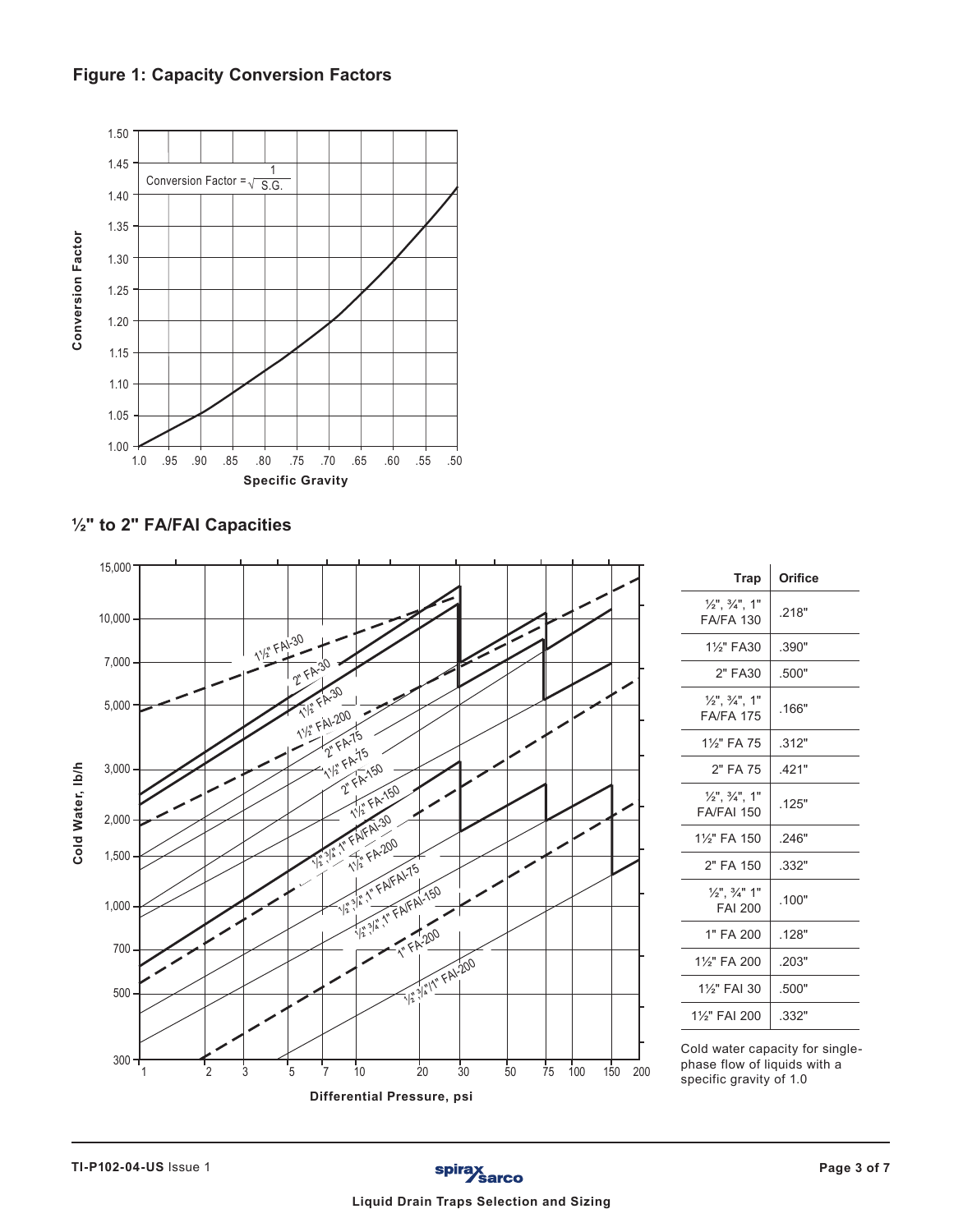# **¾" to 2" FA450 Capacities**



| Trap              | Orifice<br>(inches) |
|-------------------|---------------------|
| 3/4", FA 450-4.5  | .157                |
| 3/4" FA 450-10    | .126                |
| 3/4". FA 450-14   | .106                |
| 3/4" FA 450-21    | .079                |
| 3/4" FA 450-32    | .063                |
| 1". FA 450-4.5    | .276                |
| 1", FA 450-10     | .205                |
| 1". FA 450-14     | .185                |
| 1". FA 450-21     | .157                |
| 1". FA 450-32     | .126                |
| 11/2", FA 450-4.5 | $.689*$             |
| 11/2", FA 450-10  | $.591*$             |
| 11/2", FA 450-14  | $.531*$             |
| 11/2", FA 450-21  | $.531*$             |
| 11/2", FA 450-32  | $.531*$             |
| 2", FA 450-4.5    | $1.112*$            |
| 2". FA 450-10     | $.807*$             |
| 2". FA 450-14     | $.657*$             |
| 2", FA 450-21     | $.657*$             |
| 2". FA 450-32     | $.657*$             |

\* Double Seated (2 valve orifices)

Cold water capacity for single-phase flow of liquids with a specific gravity of 1.0

#### **Note:**

1½" and 2" FA450 traps have double-seated valves which may not close tight under no-load conditions.

Normally, the liquid load will always be greater than the small residual leakage.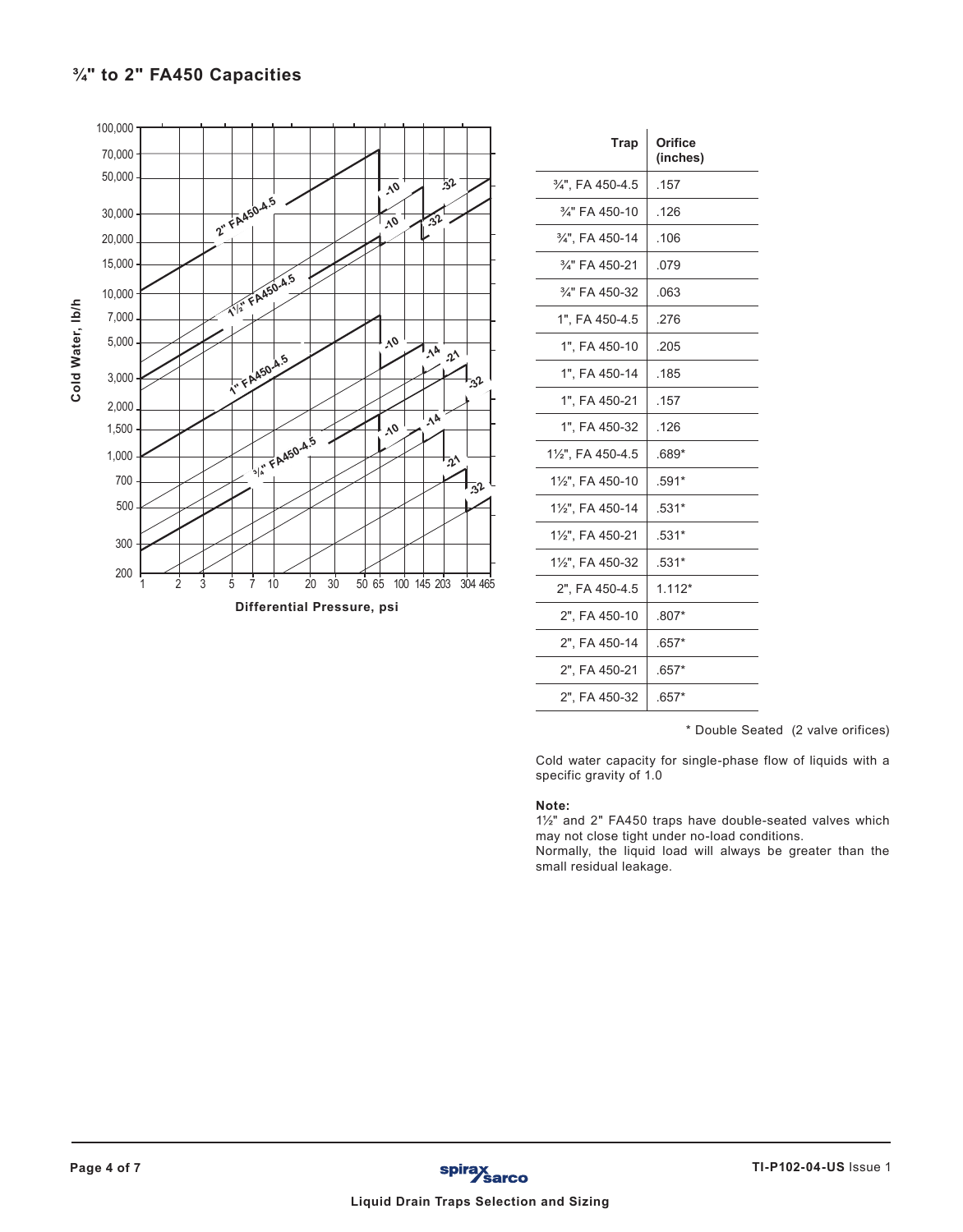# **1½" to 2½" FAB Capacities**



| <b>Trap</b>                | Orifice<br>(inches) |
|----------------------------|---------------------|
| 21/ <sub>2</sub> ", FAB-75 | $1.500*$            |
| 2", FAB-10                 | .937                |
| 2", FAB-175                | $.750*$             |
| 11/2", FAB-150             | $.375*$             |

\* Double Seated (2 valve orifices)

Cold water capacity for single-phase flow of liquids with a specific gravity of 1.0

#### **Note:**

FAB-75, FAB-150 and FAB-175 traps have doubleseated valves which may not close tight under no-load conditions.

Normally, the liquid load will always be greater than the small residual leakage.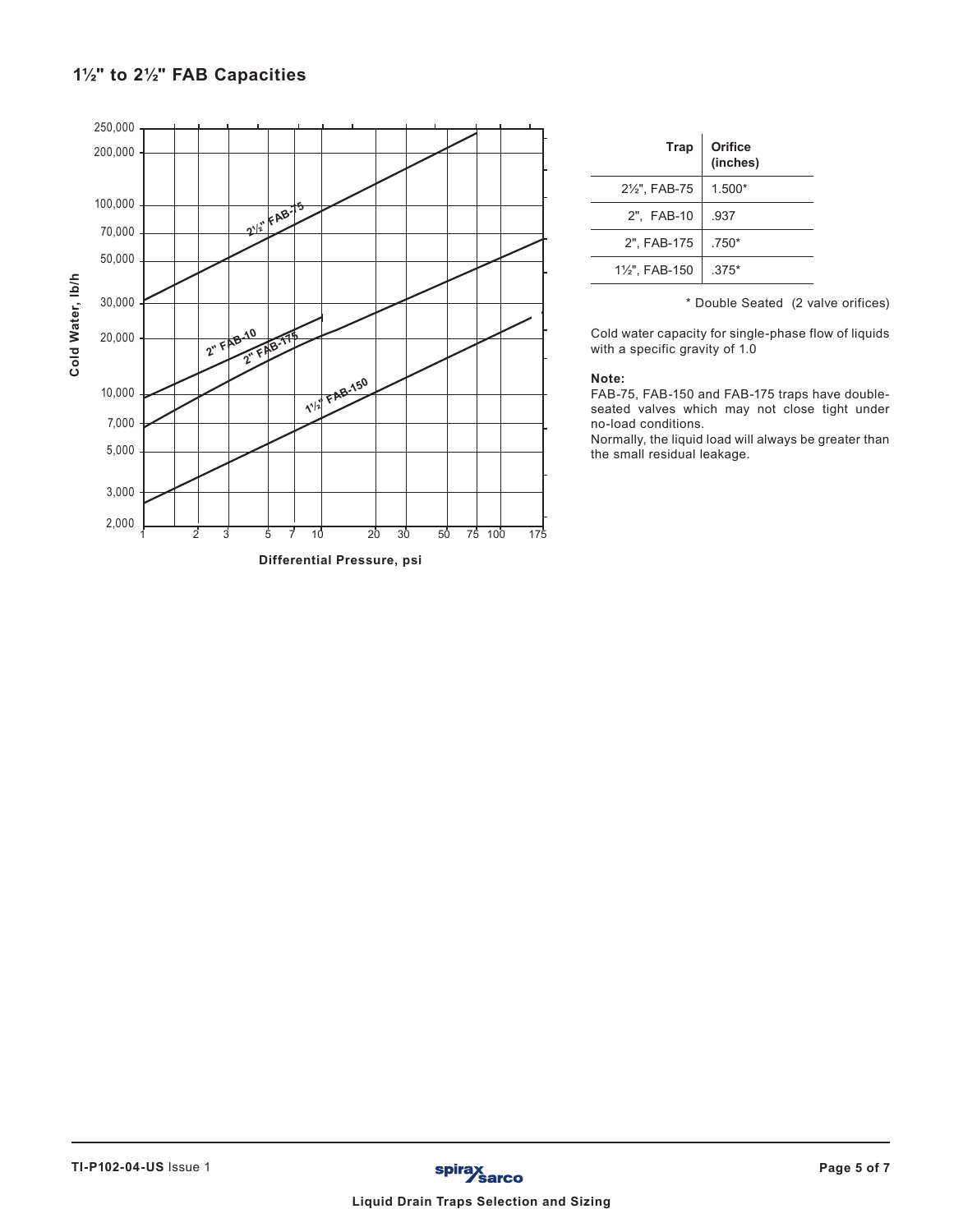## **CA46S Capacities**



| Liquid<br>drainer | Size                                | Orifice<br>diameter<br>(inches) |  |  |
|-------------------|-------------------------------------|---------------------------------|--|--|
| <b>CA14</b>       | All                                 | 0.079                           |  |  |
| CAS <sub>14</sub> | $\frac{1}{2}$ ,<br>$\frac{3}{4}$ "  | 0.079                           |  |  |
| CA46S-4.5         | 1∕2",<br>$\frac{3}{4}$ "            | 0.157                           |  |  |
| CA46S-10          | $\frac{1}{2}$ ",<br>$\frac{3}{4}$ " | 0.126                           |  |  |
| CA46S-14          | $\frac{1}{2}$ ",<br>$\frac{3}{4}$ " | 0.106                           |  |  |
| CA46S-21          | $\frac{1}{2}$ ",<br>$\frac{3}{4}$ " | 0.079                           |  |  |
| CA46S-45          | 1"                                  | 0.276                           |  |  |
| CA46S-10          | 1"                                  | 0.205                           |  |  |
| CA46S-14          | 1"                                  | 0.185                           |  |  |
| CA46S-21          | 1"                                  | 0.157                           |  |  |
| CA46S-4.5         | $1\frac{1}{2}$ "<br>$***$           | 0.689                           |  |  |
| CA46S-21          | $1\frac{1}{2}$ " **                 | 0.531                           |  |  |
| CA46S-4.5         | $2" **$                             | 1.122                           |  |  |
| CA46S-21          | $2"$ **                             | 0.657                           |  |  |
| FA-150            | $\frac{1}{4}$ "                     | 0.100                           |  |  |

\*\* Double seated (2 valve orifices)

Cold water capacity for single-phase flow of liquids with a specific gravity of 1.0

#### **Note:**

1½" and 2" traps have double-seated valves which may not close tight under no-load conditions. Normally, the liquid load will always be greater than the small residual leakage.